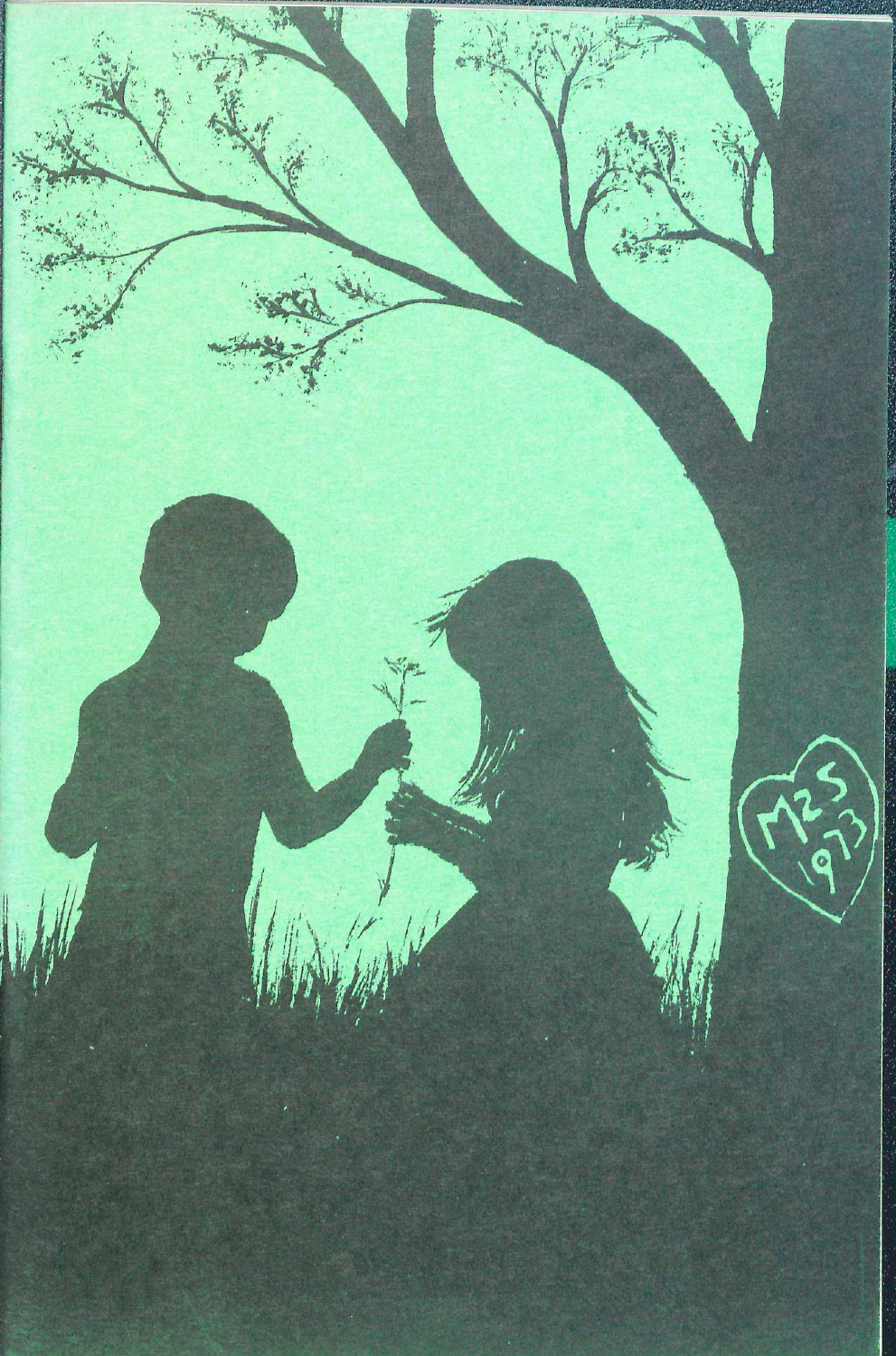

Volume 41, No. 1

May 1973

Butler University

Indianapolis, Indiana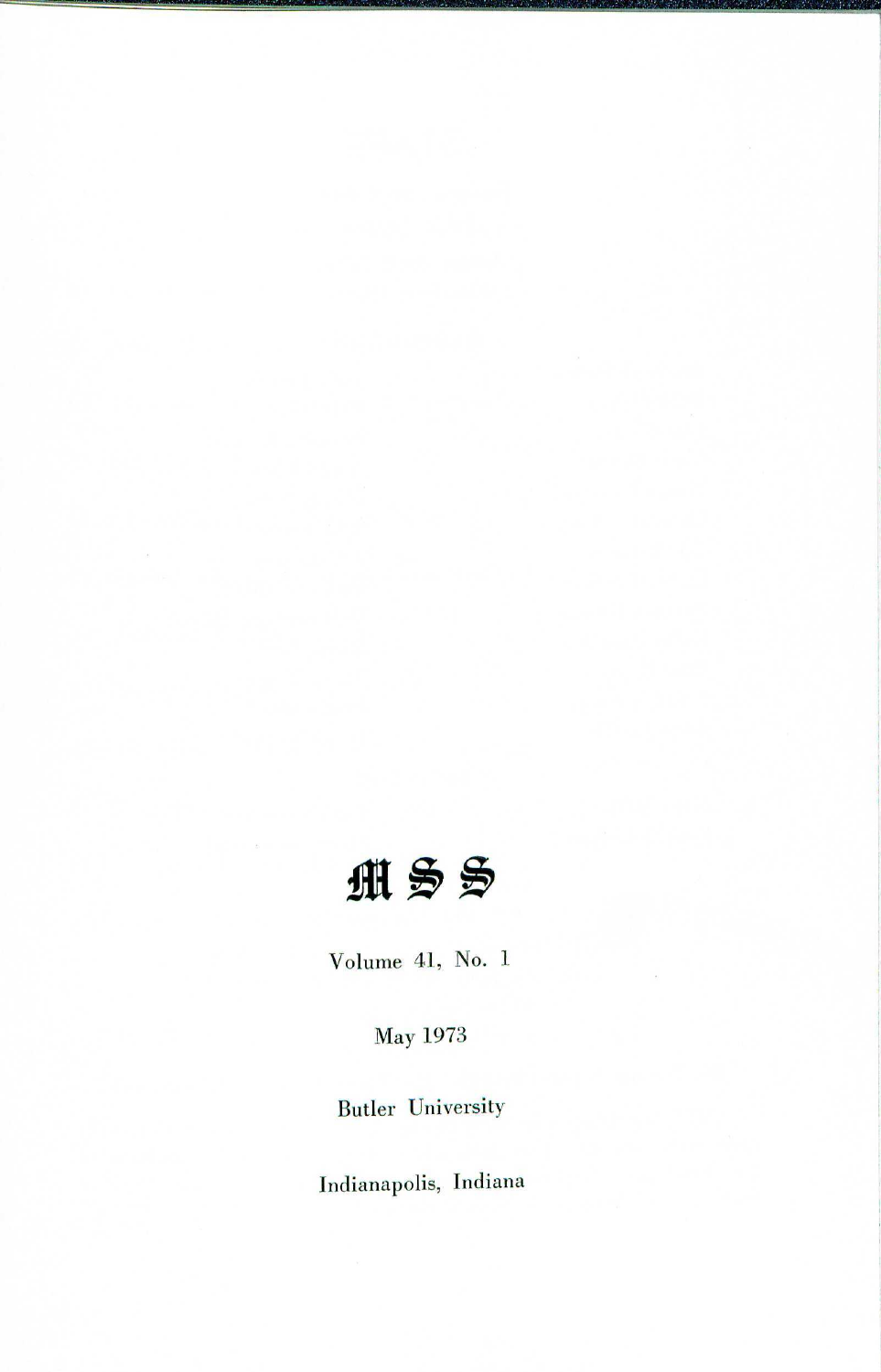# **STAFF**

Freshman Staff Editor Billie Seward

Senior Staff Editor Elizabeth Harter

#### Freshman Staff

Maribeth Bailey Debby Berry Lisa Binder Cindi Blewett Nancy Bootcheck Christabel Bowyer Guy Carlson LuAnn Corraro Suzanne Cirman Kathy Hamblen Meri Hinds Johanna Irwin Anne Jacobi

Judy Johnson Pam Kersey Priscilla Kolstad Nancy Kucera Diana Phelps Sally Scobey Ed Shacklee Cathy Springer Debbie Steinmetz Susan Thill Nancy Tupper Denny Ward James Webber

#### Senior Staff

Mary Harter Pam Hollingsead

i<br>Indonesia<br>Indonesia

Ted Leverenz Marilyn Penovich

Mario Vian

#### Art and Photography

Pam Hollingsead (Cover and pp. 4, 17, 24, 36) Erik C. A. Johnson (pp. 11, 19,30,47) Billie Seward (pp. 12)

#### Advisors

Dr. Werner Beyer (Senior) Dr. Richard Cauger (Freshman)

MSS is published by the English Department of Butler University once each semester. The material is written mainly by students of the Freshman English, the Advanced Composition, the Creative Writing, and Writers Workshop classes.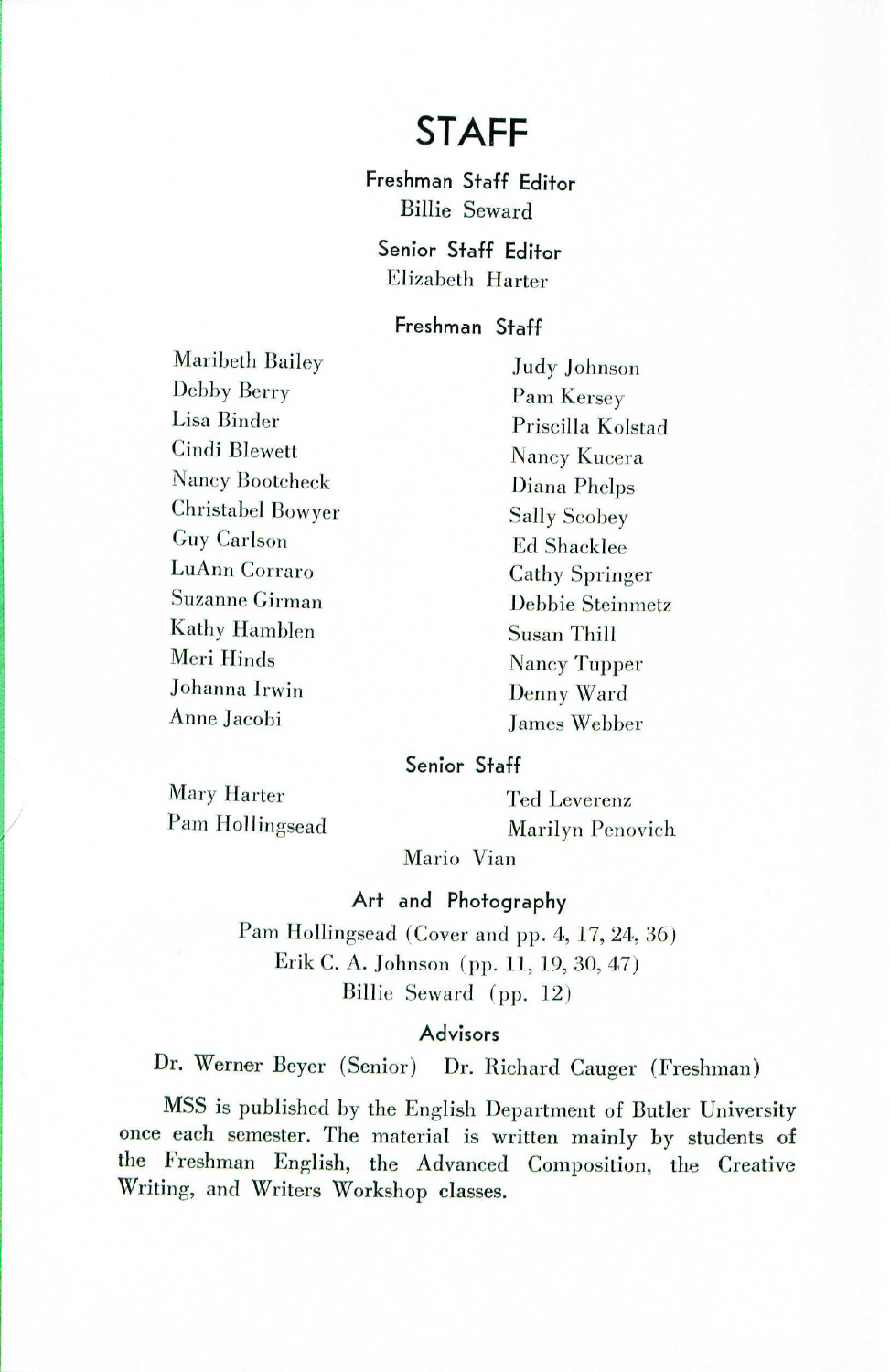### **CONTENTS**

| 5      | THE SPIDER'S WEB, by Terry Anderson     |
|--------|-----------------------------------------|
| 10     | one o'clock, by Dan Brewer              |
| 13     | A War Within a War, by Janne Ketrow*    |
| 15     | The Game is Over, by Craig A. Anderson* |
| 17     | Star! by Ed Shacklee*                   |
| 18     | The Awakening, by William Turber        |
| 20     | The Forbidden Fort, by Carol Thornton*  |
| $25\,$ | <i>petals</i> , by Dan Brewer           |
| 26     | Wrong! by Ed Shacklee*                  |
| 27     | The Killing, by Mar Miller*             |
| 31     | My Friend and I, by Amy Isenhower*      |
| 33     | The Accident, by Cathie Mills*          |
| 37     | Rocket Song, by Terry Anderson          |
| 43     | Tallow Candle, by Carol Thornton*       |
| 44     | HE STOOD HER UP, by Billie Seward       |
|        |                                         |

.\* Freshman Writing